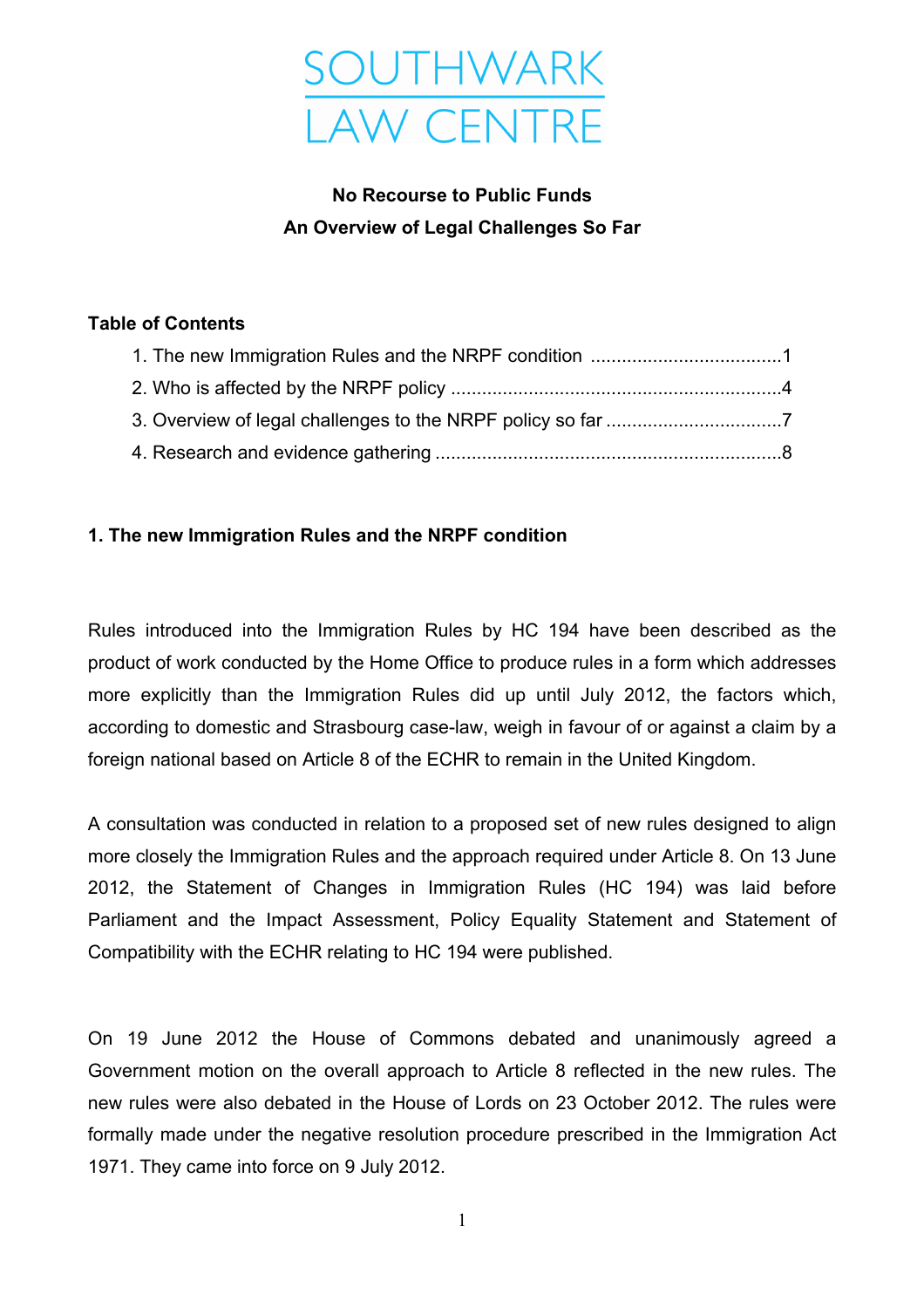In 276BE of the Immigration Rules the new rules provided for leave to remain to be granted on the grounds of private life, as now contained in paragraph 276ADE of the Immigration Rules, as follows

Leave to remain on the grounds of private life in the UK

276BE. Limited leave to remain on the grounds of private life in the UK may be granted for a period not exceeding 30 months provided that the Secretary of State is satisfied that the requirements in paragraph 276ADE are met. Such leave shall be given subject to such conditions as the Secretary of State deems appropriate.

Settlement (indefinite leave to remain) could be achieved after the completion of continuous leave on the grounds of private life for a period of at least 120 months, ie 10 years (276DE(a)).

In D-LTRP and D-LTRPT in Appendix FM (Family Members) to the Immigration Rules the new rules provided for leave to remain to be granted on the grounds of family life as a partner and as a parent respectively as now contained in provisions contained in Sections E-LTRP (Eligibility for limited leave to remain as a partner), E-LTRPT (Eligibility for limited leave to remain as a parent) and EX.1 (Exception) of Appendix FM to the Immigration Rules, as follows

D-LTRP.1.2. If the applicant meets the requirements in paragraph R-LTRP.1.1.(a), (b) and (d) for limited leave to remain as a partner they will be granted leave to remain for a period not exceeding 30 months, and will be eligible to apply for settlement after 120 months with such leave, or, if paragraph E-LTRP.1.11. applies, the applicant will be granted limited leave for a period not exceeding 6 months and subject to a condition of no recourse to public funds and a prohibition on employment.

...

D-LTRPT.1.2. If the applicant meets the requirements in paragraph LTRPT.1.1. (a),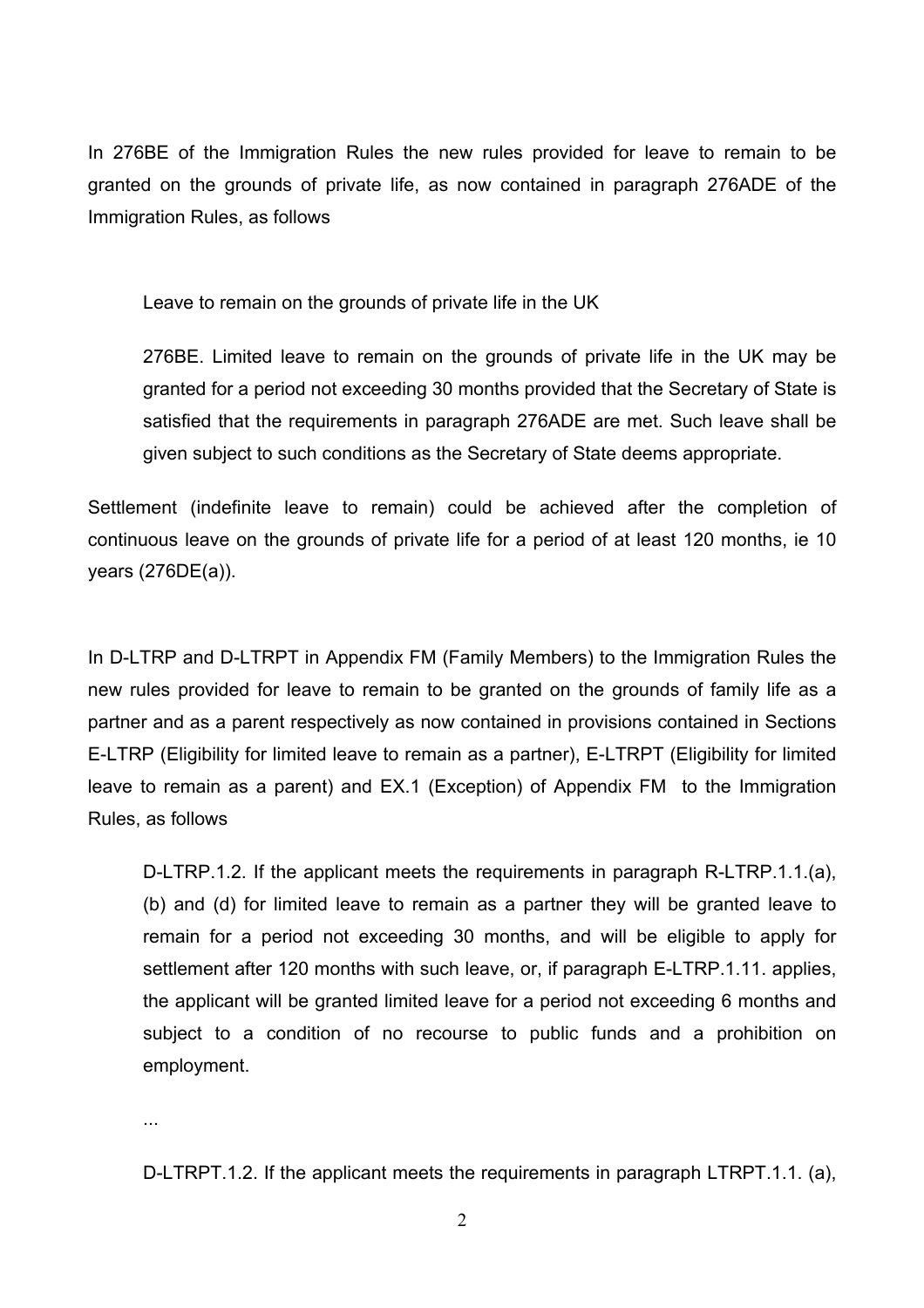(b) and (d) for limited leave to remain as a parent they will be granted leave to remain for a period not exceeding 30 months, and will be eligible to apply for settlement after 120 months with such leave.

D-LTRPT.1.2 has however now been amended as follows in relation to the imposition of a public funds restriction on leave to remain granted as a parent (with additions in bold)

D-LTRPT.1.2. If the applicant meets the requirements in paragraph LTRPT.1.1. (a), (b) and (d) for limited leave to remain as a parent they will be granted leave to remain for a period not exceeding 30 months and **subject to a condition of no recourse to public funds unless the Secretary of State deems such recourse to be appropriate**, and they will be eligible to apply for settlement after a continuous period of at least 120 months with such leave, with limited leave as a parent under paragraph D-LTRPT.1.1., or in the UK with entry clearance as a parent under paragraph D-ECPT.1.1.

This amendment came into force on 10 December 2012 (HC 760), so prior to that date the rules were silent on whether a public funds restriction could be imposed on those that fell within this part of the new Rules.

Settlement (indefinite leave to remain) could be achieved after the completion of continuous leave on the grounds of family life as a partner or as a parent for a period of at least 120 months, ie 10 years (D-ILRP AND D-ILRPT respectively).

The UKBA policy governing the SSHD's consideration of the appropriateness of recourse to public funds by persons granted leave to remain under Appendix FM and in such exceptional cases is contained in the Immigration Directorate Instructions titled 'Family members under the immigration rules; Section FM 1.0; Partner & ECHR Article 8 guidance'<sup>1</sup> at 8.0, which has been amended several times.

 <sup>1</sup> https://www.gov.uk/government/uploads/system/uploads/attachment\_data/file/292096/Overarch\_Family\_1\_\_1\_.pdf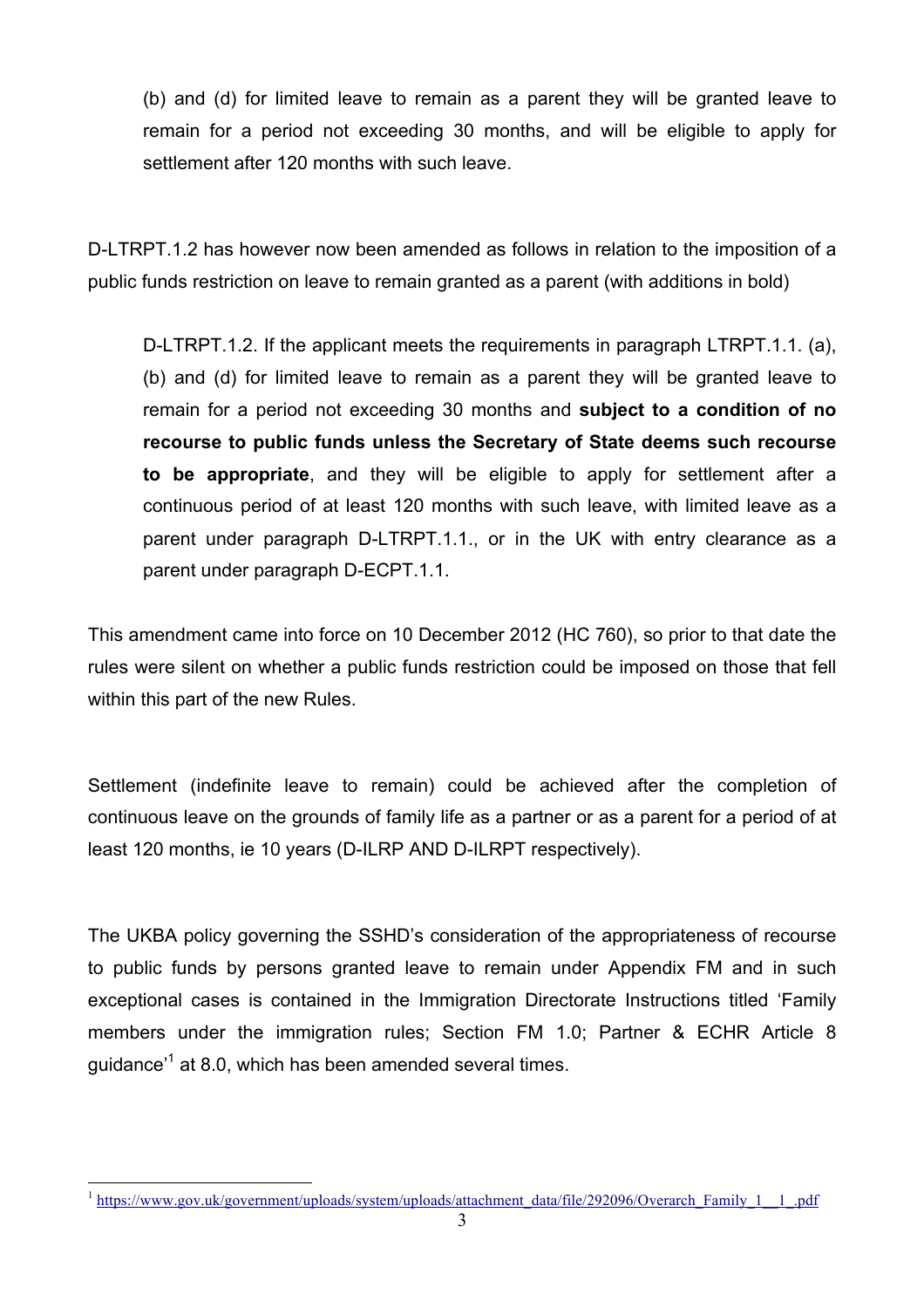In cases where it has been decided to grant leave to remain outside the rules, but where the caseworkers are considering whether to grant leave subject to a condition of no recourse to public funds, they are referred by other policy documents to the policy in the Partner headed: Guidance - Long residence and private life<sup>'2</sup>.

The definition of public funds is set out in paragraph 6 of the Immigration Rules.

#### **2. Who is affected by the NRPF policy**

The broad class of people caught by the new NRPF policy are those who are granted Leave to Remain on Article 8 ECHR grounds or otherwise outside of the Immigration Rules.

This does not include persons who are have a derivative right of residence under Regulation 15A(4A) of the Immigration (European Economic Area) Regulations 2006. This is the right to reside that was first recognised in the Court of Justice of the European Union judgment in the case of *Zambrano v ONEm* (Case C-34/0) and applies to third county national primary carers of British citizen in the UK, where requiring the carer to leave the UK would have the effect of forcing the child to leave the EU. However, social security regulations prevent persons with a recognised right of residence under Regulation 15A(4A) from accessing benefits which require a right to reside.

A potential anomaly in the new Rules is that, unless one parent is a UK citizen, settled in the UK, a person with refugee status or a person with humanitarian protection, then the parents of a child meeting the criteria contained in EX.1(a) may not be able to qualify for Leave to Remain under the Rules. This is because to apply under the Partner Route, the applicant's partner must be a British citizen, settled in the UK, or in the UK with refugee status or as a person with humanitarian protection (E-LTP.1.2). Where neither parent can meet that requirement, they have to qualify under the Parent Route. However, to fulfill the requirements of Leave to Remain under EX.1 through the Parent Route, the following requirement must be met:

E-LTRPT.2.3. Either-

(a) the applicant must have sole parental responsibility for the

 $^{2}$  https://www.gov.uk/government/uploads/system/uploads/attachment\_data/file/269834/longresidence-life.pdf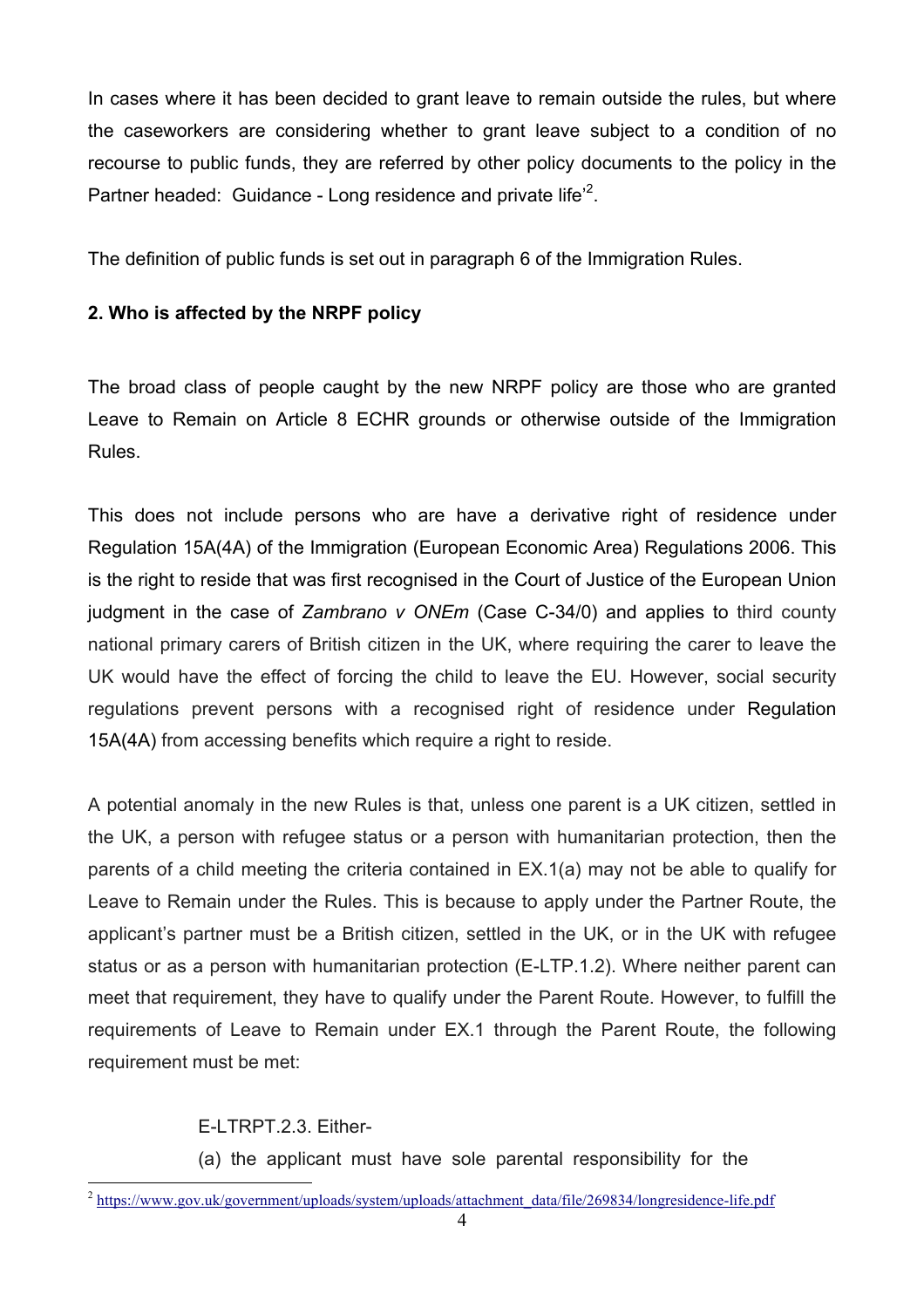child or the child normally lives with the applicant and not their other parent (who is a British Citizen or settled in the UK);

or (b) the parent or carer with whom the child normally lives must be-

(i) a British Citizen in the UK or settled in the UK;

(ii) not the partner of the applicant (which here includes a person who has been in a relationship with the applicant for less than two years prior to the date of application); and

(iii) the applicant must not be eligible to apply for leave to remain as a partner under this Appendix.

E-LTRPT.2.4. (a) The applicant must provide evidence that they have either-

(i) sole parental responsibility for the child, or that the child normally lives with them; or (ii) access rights to the child; and

(b) The applicant must provide evidence that they are taking, and

intend to continue to take, an active role in the child's upbringing.

This rule appears to exclude applications where, for cohabiting partners, one partner is neither British nor settled in the UK. The EX.1 guidance seems to contemplate applications where both parents are third-country nationals without a right to remain in the UK. For example, the guidance that where neither parent has a right to remain, it will generally not be unreasonable to expect a non-British child who has been in the UK for more than seven years to leave with their parents unless specific factors apply. However, for the purposes of E-LTRPT.2.3.(a), the requirements of the child "normally living" with each applicant and "not their other parent" might be applicable only where the criteria in the bracket is met, i.e. where one parent is British or settled. The wording of the guidance certainly lacks clarity, bearing in mind that the aim of the Rule was apparently to prevent partners from circumventing the maintenance requirements under the Partner Route.

Applications can, of course, be made outside the Rules, if this class of applicants do not come under Appendix FM. However, where such applications are successful, whether under the Rules or not, both parents may be ineligible for public funds and this could leave the family in a particularly precarious position.

The policy as to when access to public funds will need to be granted requires "exceptional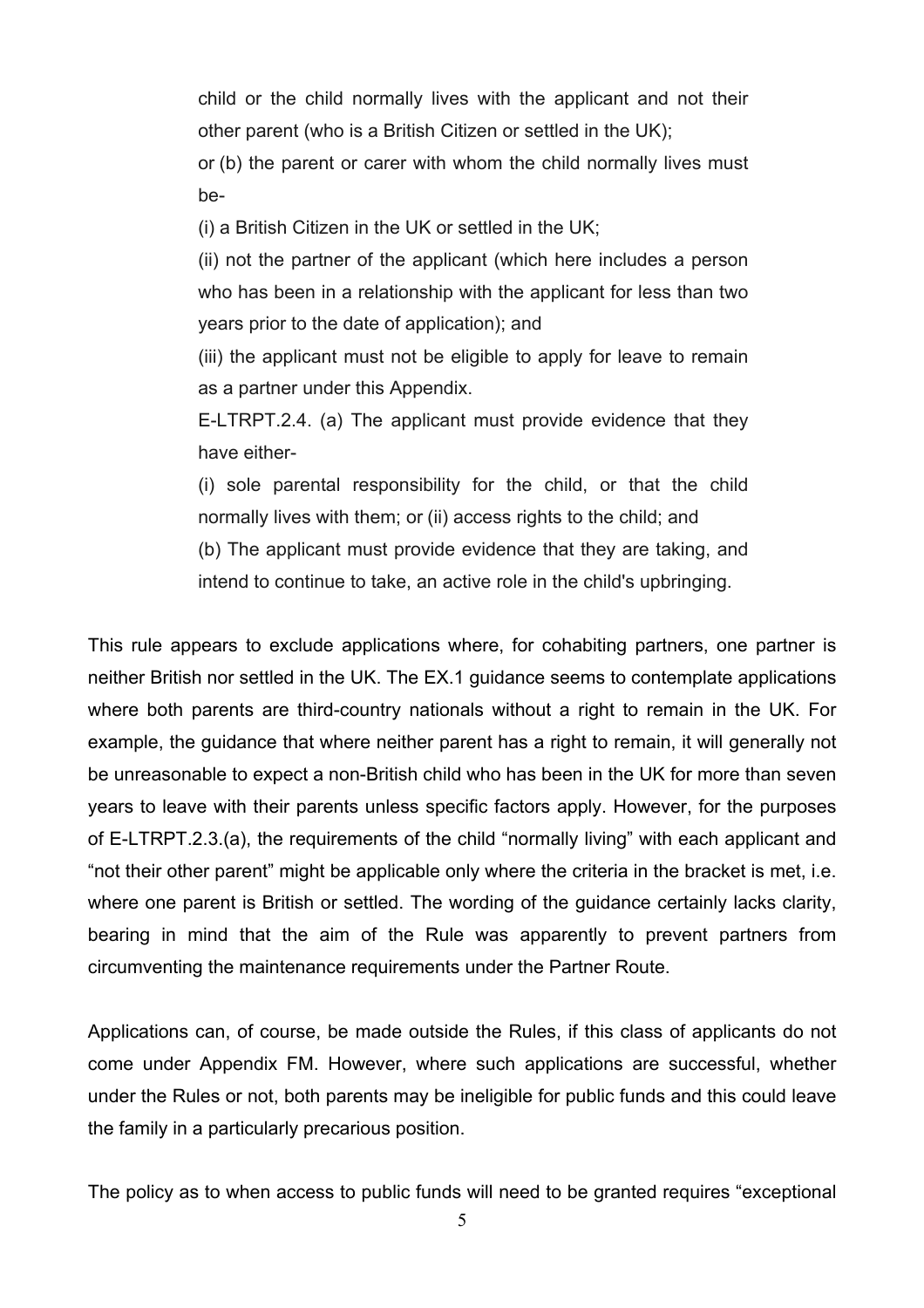circumstances" to be set out in the application (or a Change of Circumstances application – see below). Such exceptional circumstances which require access to public funds to be granted will exist where the applicant is "destitute" or where there are particularly compelling reasons relating to the welfare of a child of a parent in receipt of a low income. It is arguable that these exceptions are unreasonably narrow.

In the case of families that include an adult who has been granted Leave as a partner and the settled partner needs to access public funds, the policy expressly states that the family is expected to live on the public funds to which the settled partner alone is entitled, but short of becoming destitute, which the policy claims will occur "extremely rarely."

It is not difficult to foresee that many children of families caught up by the policy will end up surviving on their parents' low income in the long term (10 years) and/or supported by friends and family below Income Support and Housing Benefit levels. Other concerns relate to children being forced to enter employment rather than continue their education in order to support their poor families; parents working long hours to supplement low wages and living in substandard, overcrowded accommodation with no or inadequate child care for at least 10 years, which will undoubtedly put the children at a disadvantage for this long period of time, and potentially for life. These scenarios may well prove to be the norm rather than the exception, and are therefore arguably not adequately addressed by the NRPF policy, which requires exceptional circumstances and particularly compelling reasons where children are affected.

Freedom of Information requests to the Home Office asking how many people have been granted Leave to Enter or Remain on Article 8 grounds with the NRPF condition imposed have been refused on the grounds that this information is not recorded separately, so gathering it would exceed the stated cost threshold (£600). It is unclear, therefore, how many applicants have been affected by the policy. However, independent research suggests the problem is much bigger than previously thought. There have already been hundreds of referrals and Judicial Review (JR) applications around the country.

#### **3. Remedies and overview of legal challenges to the NRPF policy so far**

6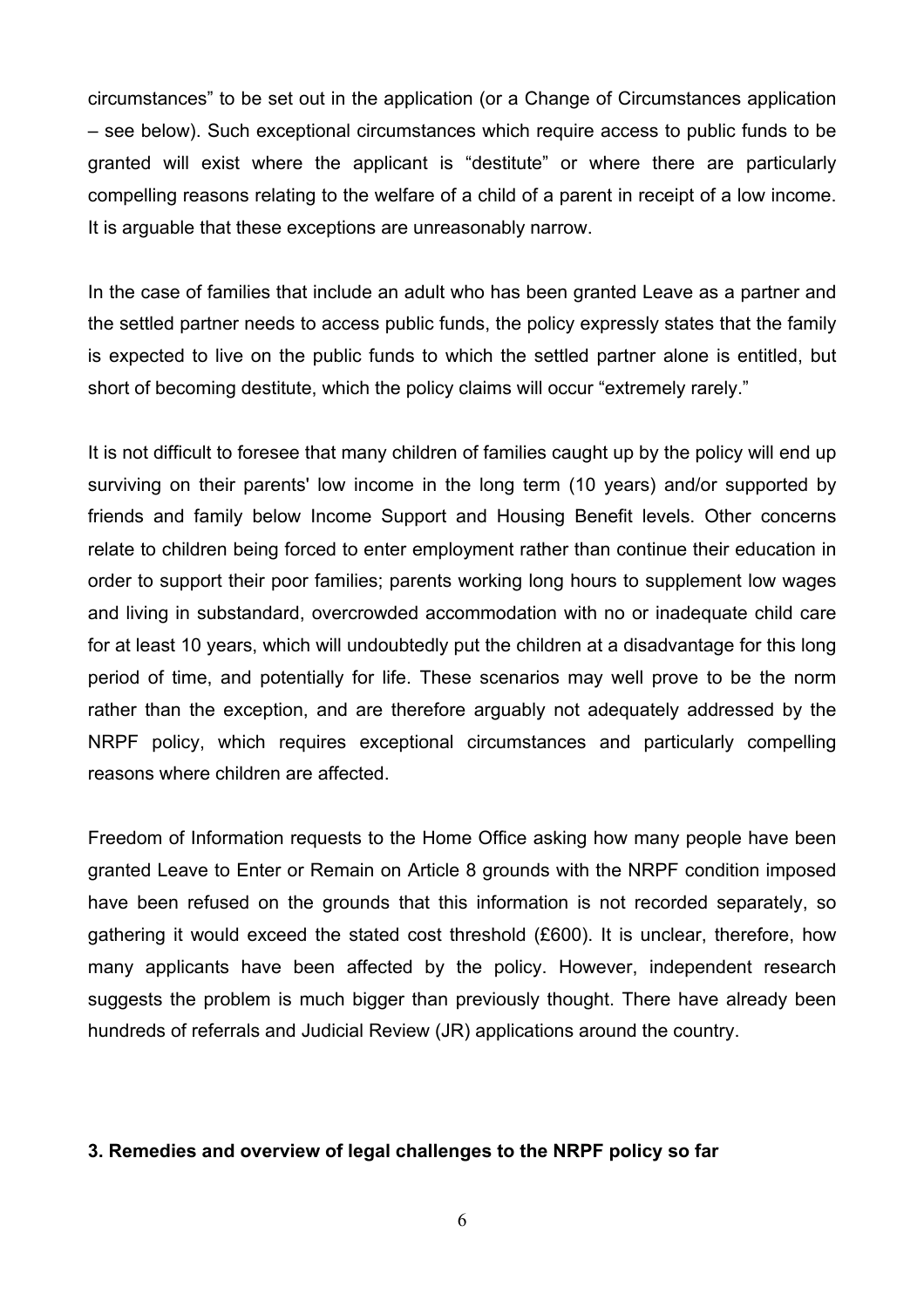As part of its research project on NRPF, the Southwark Law Centre got in touch with many law firms and migrant support agencies around the country. Most of those who responded said they have had many NRPF cases (ranging between a few to 40 or more) and expect to see many more.

The most common challenges to the NRPF policy seem to be JRs (or threats of JR) revolving around destitution – clients who are currently destitute or who had been in receipt of NASS or Section 17 support when granted Leave, meaning they clearly meet the destitution threshold, so they should have been treated similarly and a NRPF condition should not have been imposed on them in the first place. In many of these cases the SSHD opted to settle, either before or after issuing the JR, and lifted the NRPF condition.

Moreover – and perhaps due to the sheer number of such cases – the Home Office has recently introduced a new application form allowing applicants to report a "change of conditions" and request access to public funds. $3$  The application can be made where the applicant's circumstances have changed since the condition was imposed (i.e. they have become destitute or there are new particularly compelling reasons relating to the welfare of their children) but also if they were destitute or there were particularly compelling reasons relating to their children at the time of their application for Leave but they "failed to provide evidence of this and they now wish to send in this evidence." This possibility would presumably make redundant challenges on the grounds that the SSHD had failed to make sufficient enquiries or assessments (e.g. the application form did not ask if the applicant was destitute and so on).

It is also important to note the difference between grounds challenging the SSHD's failure to implement her own policy guidance or failure to exercise discretion and grounds challenging the policy itself. Common grounds that various practitioners have used which challenge the NRPF policy as a whole include:

- The policy is unlawful because it is irrational when read together with Section 3 of Immigration Act 1971;
- Where there is a dependant child involved, the policy particularly the 'exceptional circumstances' test – is unlawful because it does not comply with the Secretary of

 <sup>3</sup> https://www.gov.uk/government/publications/application-for-change-of-conditions-of-leave-to-allow-access-topublic-funds-if-your-circumstances-change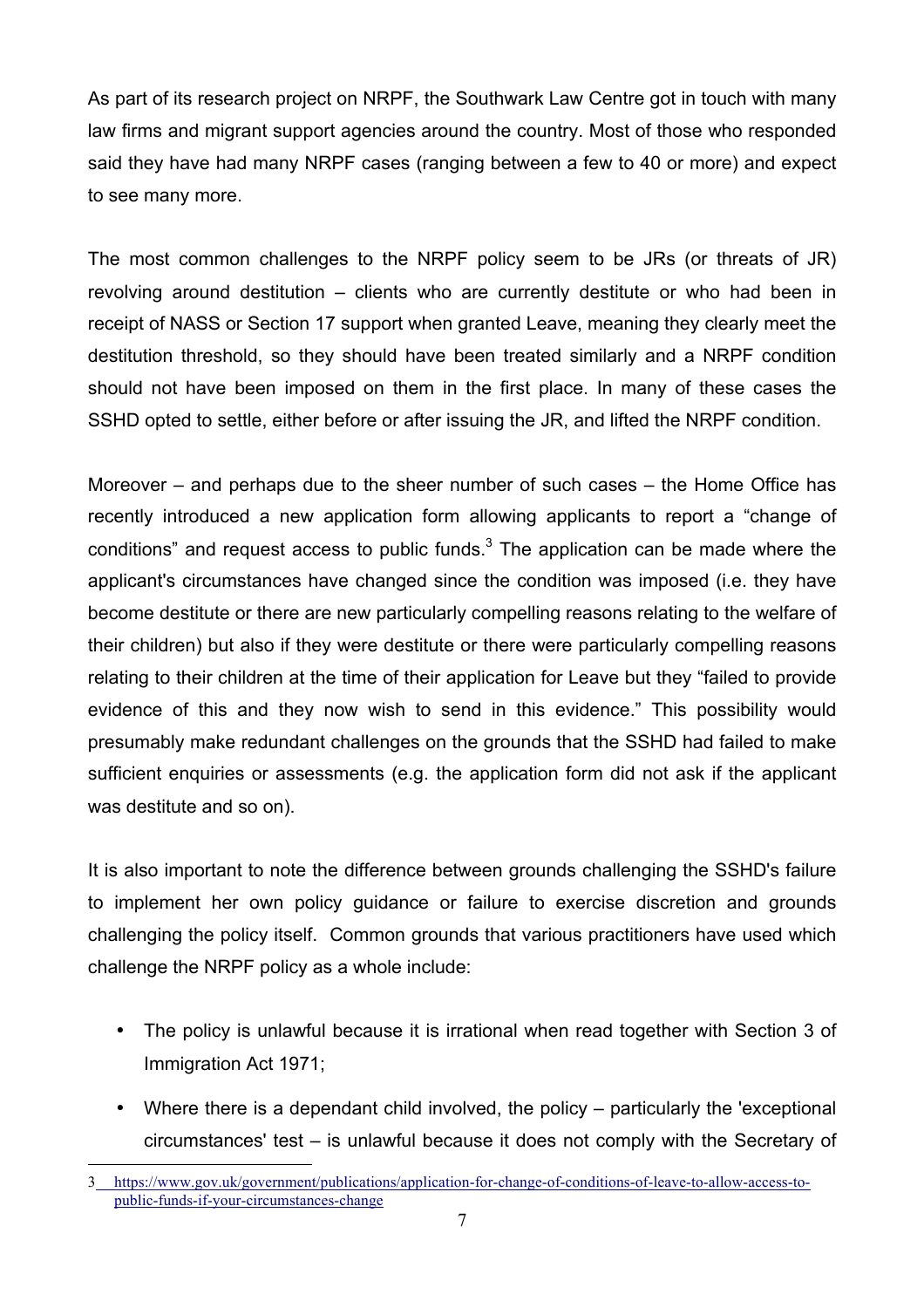State's duty under Section 55 of the Borders, Citizenship and Immigration Act 2009 (safeguarding and promoting the welfare of children) and/or Article 8 of the European Convention on Human Rights (ECHR);

- The policy is a disproportionate breach of Article 8/14 ECHR;
- Where there is a single parent or parents on very low income involved, the NRPF condition bars them from receiving Carers Allowance and other public funds, and/or forces them to work more hours, which are arguably not in the best interest of the child and place a heavier burden on the public purse if the clients needed support from the Social Services;
- Where there is a single mother or people with disabilities involved, the policy is arguably unlawful because it is indirectly discriminatory and in breach of the public sector equality duty.

### **4. Research and evidence gathering**

Last year the Southwark Law Centre started a strategic litigation research project on the new NRPF condition, with the aim of assisting test cases seeking to challenge the policy. The project focuses in particular on Article 8 cases (Section EX.1, Appendix FM of the new Immigration Rules) and cases where children are affected (Paragraph 276ADE of the Rules). It does not include *Zambrano* cases and where the client does not have a Leave to Remain. It also does not include primary carers who are granted Leave under the Immigration (European Economic Area) Regulations 2006. Although these cases are not treated as having a right to reside in the UK for the purpose of the Habitual Residence test, meaning they cannot claim any benefits which require a right to reside, it is a different benefits restriction to the new NRPF policy.

A researcher was hired on a part-time basis to help with the project. One of the first things the researcher did was to contact various law firms and migrant support agencies around the country to assess where they are at with NRPF legal challenges, what grounds have been used, what works and what doesn't. This briefing is a result of this work. We are grateful to everyone who shared details of their cases.